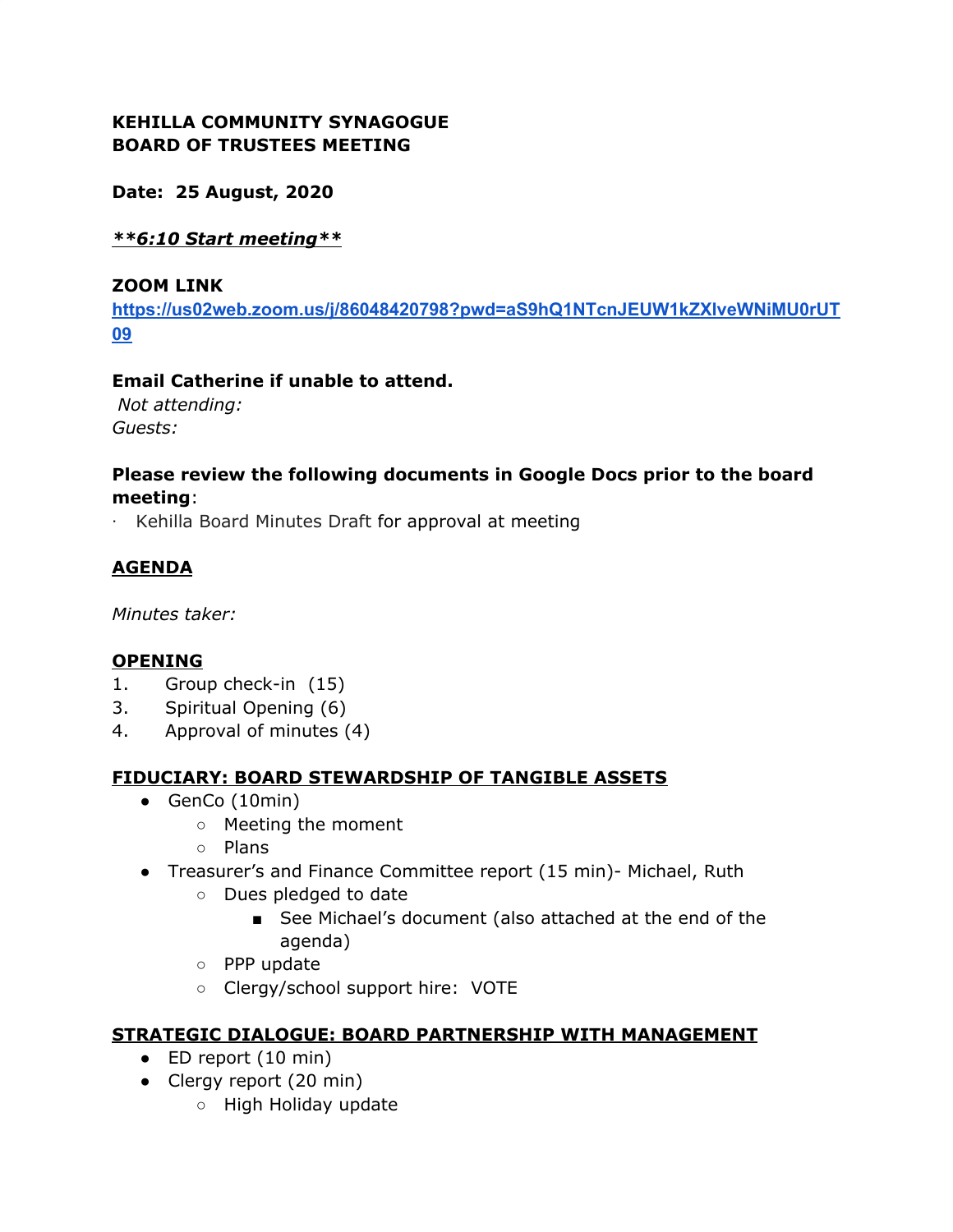○ Arc of Change update

# **GENERATIVE: SOURCE OF LEADERSHIP FOR THE ORGANIZATION**

● Other Committee reports/updates→ Personnel and Board development in Exec Session

# **AOB**/**ANNOUNCEMENTS**

- Sign up for blog
- Retreat-lite 9/6 2pm-4pm

### **THERE WILL BE AN EXECUTIVE SESSION**

# **Membership Update & Other Income As of August 21, 2020**

#### **Membership**

- 503 Member Households last year
- \$590,000 Dues Income Received for Last Fiscal Year
- 384 Renewed Households (includes 28 comped households)
- 20 New Member Households
- 110 Not yet Renewed Households
- 12 Not Renewing Last year paid \$11,500
- \$529,000 Dues Pledged by Renewed Members
- \$9,500 Dues Pledged by New Members
- \$538,500 Total Current Dues Pledged
- \$500,000 Dues Income Budgeted for this Fiscal Year
- \$1402 Average dues amount for those who have renewed
- \$475 Average dues amount for those who joined
- \$44,000 Approximate Increase in amount pledged by renewed households over last
- year's pledge

#### Dues Breakdown – by # of Households

|                 | Last Year |    | Current Year Not Yet Renewed |
|-----------------|-----------|----|------------------------------|
| Over \$5,000    |           |    |                              |
| \$4,000-\$4,999 |           | h  |                              |
| \$3,000-\$3,999 | 24        | 77 |                              |